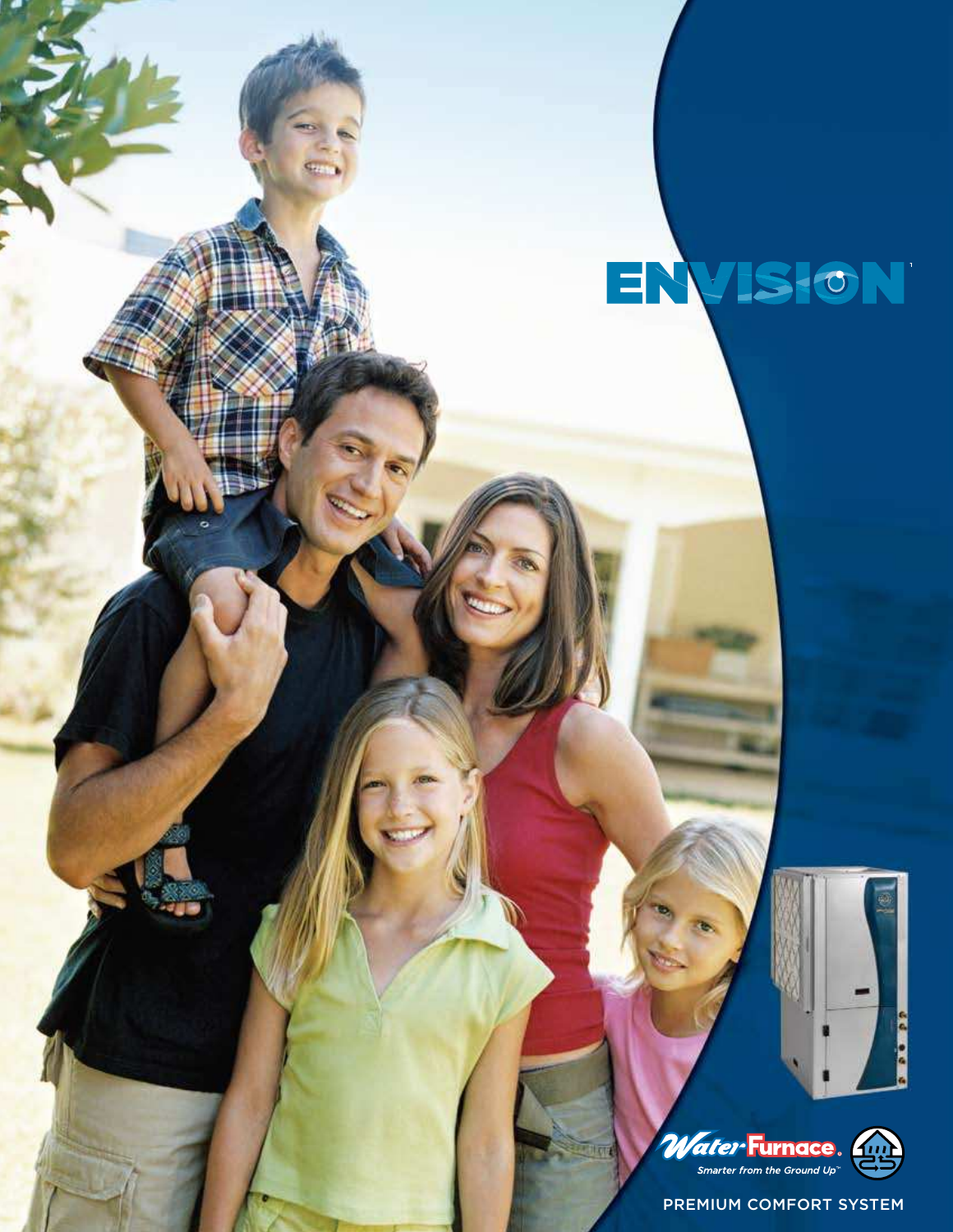Your best solution to high energy costs, enhanced comfort and improved reliability is the WaterFurnace Envision series. Designed with leading edge technology, the Envision series takes heating and cooling efficiency to a new standard. Compared to ordinary furnaces and air conditioners, Envision can provide you with energy savings of up to 70%. Coupled with today's best thermostats and an integrated monitoring system, the Envision will provide the finest in comfort and reliability. Best of all, this smart technology uses the earth as a free energy source.



ENERGY EFFICIENT: WaterFurnace Envision systems are rated number one in energy efficiency because they can deliver an astounding five units of energy for every unit of electrical energy used. Compare that to even the best ordinary system that delivers less than one unit of energy for every unit it consumes. That translates into an efficiency rating of 500 percent, compared to the most efficient

gas furnace, which rates only 94 percent.

COST EFFECTIVE: Because of the extraordinary efficiency of a WaterFurnace system, any added investment related to installing a geothermal unit is usually more than offset by



5 units of heating or cooling delivered into home

your energy savings. In new homes, most homeowners will experience an immediate positive return on their investment when the system cost is added to the mortgage. In replacement installations, homeowners find that any added investment over the cost of an ordinary system is generally recovered in energy savings within a few years.

COMFORTABLE: Capturing the relatively stable temperature of the Earth to heat and cool your home, WaterFurnace systems provide consistent, comfortable heating and cooling. You can even regulate temperatures in different areas of your home with an optional zone control system.

RELIABLE: The WaterFurnace reputation for reliability has been earned by using only the highest-quality components, design and workmanship. Computer run-testing after assembly ensures that your unit performs flawlessly at start-up. And in the unlikely event of a malfunction, WaterFurnace units are backed by the best warranties in the industry. Your geothermal unit will provide many years of dependable operation.

QUIET: WaterFurnace systems don't require noisy outdoor units that can disturb your peaceful surroundings or create unsightly additions to your home's appearance.

SAFE: Because natural gas, propane or oil is not required to operate a WaterFurnace unit, there's no combustion, flames or fumes and no chance of carbon-monoxide poisoning.

FLEXIBLE: One compact WaterFurnace unit provides heating, central air conditioning and supplemental domestic hot water. Horizontal, vertical, and bottom-flow configurations are available for a wide range of home applications, including newly constructed and existing homes. No matter what climate you live in, your WaterFurnace system will deliver.

CLEAN: High-efficiency air cleaners found in WaterFurnace systems keep your indoor air quality clean, removing dust and pollen so you can breathe easier.

ENVIRONMENTALLY FRIENDLY: The ground absorbs about 47 percent of the sun's energy that reaches the Earth. WaterFurnace systems harness that free, renewable energy and provide an environmentally friendly way to heat and cool your home. Installing a WaterFurnace system is the environmental equivalent of planting 750 trees or removing two cars from the road. And the WaterFurnace system doesn't burn fossil fuels, which means no emissions or harmful greenhouse gases are released into the air.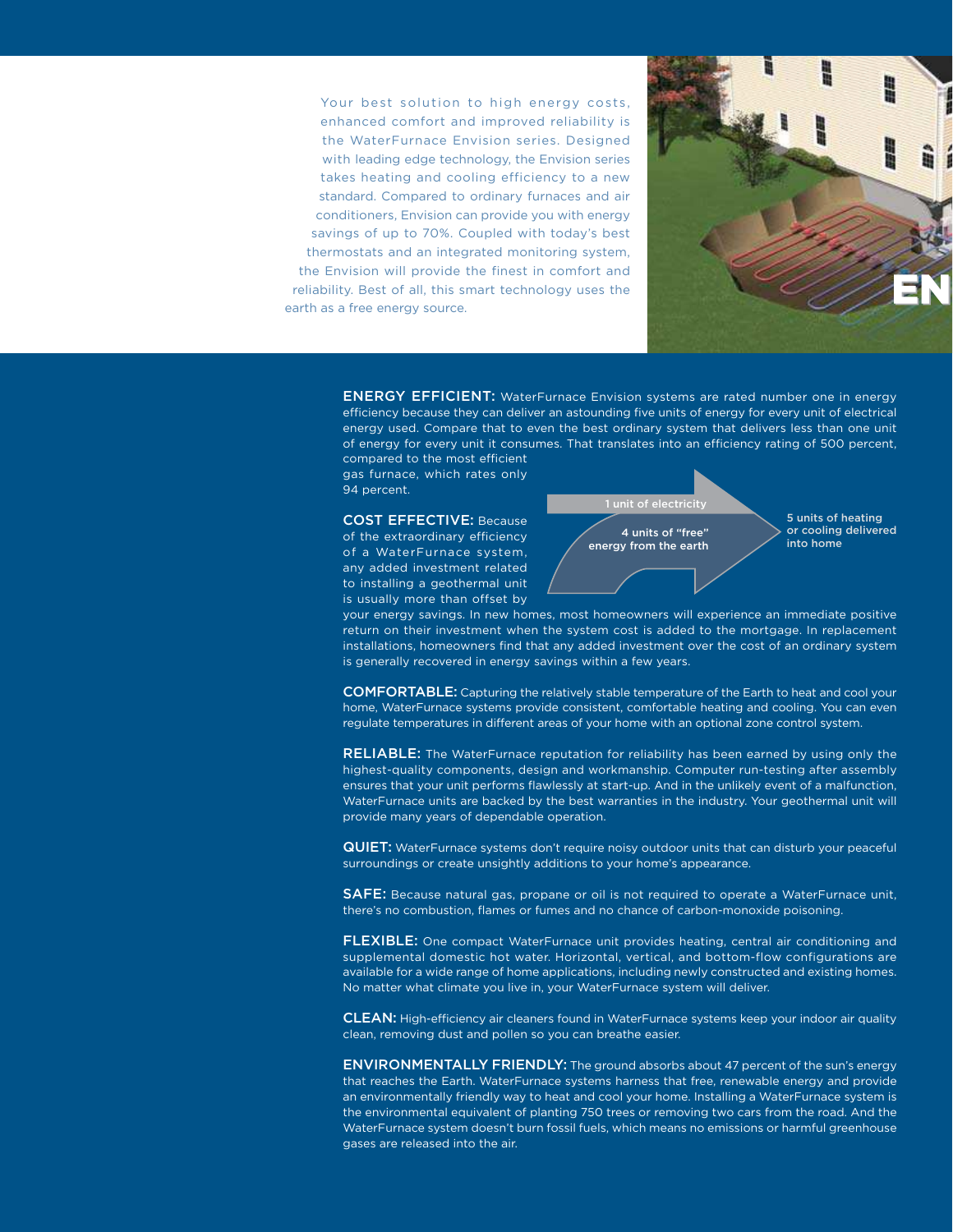# *Amazing<br>ERGY efficiency is our<br>STANDARD*

WaterFurnace systems use the Earth's ability to store heat energy as a perfect source for high efficiency heating and cooling. Using advanced technology, WaterFurnace systems tap into that stored energy to provide comfort for your home year round. Heat energy is collected and transferred through an *earth loop*—an underground piping system. With a WaterFurnace system, you'll not only save money, but you'll experience enhanced comfort and safe, quiet operation with a system that's environmentally friendly. That's why we call it *"Smarter from the Ground Up".* 

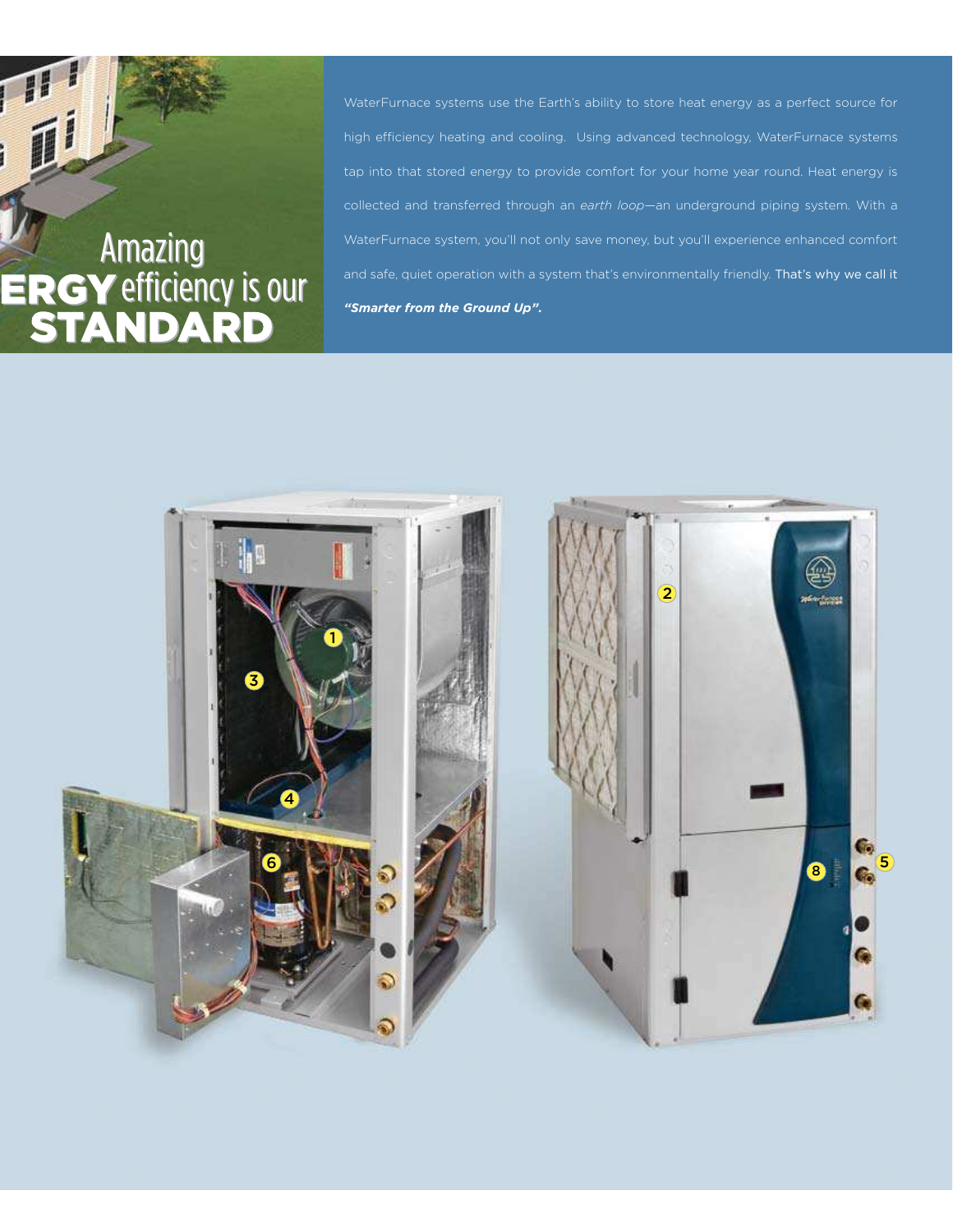#### THE ENVISION SERIES TECHNOLOGY

WaterFurnace Envision products feature advanced technology and innovative components to achieve the highest levels of performance and peace of mind. Environmentally safe R-410A refrigerant is used in all units. Envision products also include Copeland Scroll™ compressors in either single speed or dual capacity models. Scroll compressors are widely regarded throughout the industry as the most durable and efficient compressor technology. Dual capacity Scroll compressors used in some sizes allow the Envision series units to operate in low on mild days for exceptional efficiency, then automatically shift to full capacity on days with extreme temperatures. This dual capacity operation provides you with the finest in comfort and energy savings. And with sophisticated yet robust microprocessor controls, compressor monitoring and today's best digital thermostats, the Envision series sets the new industry benchmark.



#### THE ENVISION SERIES dESIGN:

- **1** BLOWER MOTOR: A variable-speed ECM blower motor with up to 12 airflow selections allows the unit to provide enhanced comfort, quiet operation and energy savings. A PSC blower motor is also available on single speed models.
- **2 CABINET:** The cabinet is finished with a durable silver metallic finish for long lasting beauty and protection. Fully insulated for quiet operation. Cleanable, foil backed insulation. New exterior design elements put the unit in the same class as today's stylish high-end appliances.
- 3 COATED AIR COIL: Our exclusive FormiShield™ coating on the air coil resists corrosion and increases equipment life. Its large size improves efficiency and dehumidification during cooling.
- **4** DRAIN PAN: Electronic overflow protection is included to eliminate the possibility of condensate flooding. Constructed of plastic, the drain pan is also corrosion-proof and resists bacterial growth.
- **5** HOT WATER ASSIST: With an optional Desuperheater, the Envision preheats your water and delivers it to your water heater. The longer the unit operates, the greater the amount of hot water generated. In the heating mode the hot water is generated at the efficiency of the unit. In cooling, waste heat is recovered and hot water is free!
- 6 COMPRESSOR: Copeland Scroll™ compressors are featured in all Envision products. Superb efficiency and reliability. Dual capacity units include Scroll UltraTech™ compressors. Mounted on double-isolation plates for extra quiet operation.
- **(7) CONTROLS:** Sophisticated microprocessor control sequences components to provide ultimate performance. Onboard diagnostics allow for easy service. Controls communicate with thermostat to display service messages. ComfortAlert module monitors compressor operation for added reliability and easy troubleshooting.
- 8 LED STATUS LIGHTS: Externally mounted status lights indicate normal operation or display faults and assist the technician in troubleshooting.

FACTORY QUALITY: WaterFurnace systems are the result of state-of-the-art research and development. Dozens of quality checks are performed throughout the assembly process, and computer-run testing is done on every unit, ensuring flawless start-up and long-term reliability.

R-410A: R-410A is an environmentally friendly, non-ozone-depleting refrigerant that enhances efficiency and savings.

#### ARI CERTIFIED/ETL LISTED/ENERGY STAR RATED:

WaterFurnace Envision Series Units are performance-certified by the AHRI, safety listed by ETL and exceed performance standards for the ENERGY STAR rating.



#### **ARI / ISO Ratings (13256-1)**

| Model & Size  |     |            | <b>Closed Loop</b> |                       | Open Loop      |                |
|---------------|-----|------------|--------------------|-----------------------|----------------|----------------|
|               |     |            | Cooling<br>EER     | Heating<br><b>COP</b> | Cooling<br>EER | Heating<br>COP |
| Dual Capacity | 026 | High       | 18.6               | 4.2                   | 24.0           | 5.0            |
|               |     | Low        | 26.8               | 4.7                   | 31.2           | 5.4            |
|               | 038 | High       | 20.1               | 4.2                   | 24.1           | 5.0            |
|               |     | Low        | 30.0               | 5.1                   | 32.1           | 5.4            |
|               | 049 | High       | 18.0               | 4.1                   | 22.7           | 4.7            |
|               |     | Low        | 25.1               | 4.7                   | 28.3           | 5.2            |
|               | 064 | High       | 18.0               | 3.9                   | 22.7           | 4.6            |
|               |     | Low        | 25.6               | 4.2                   | 29.3           | 4.8            |
|               | 072 | High       | 16.8               | 3.8                   | 20.4           | 4.4            |
|               |     | Low        | 23.1               | 4.3                   | 26.0           | 4.6            |
| Single Speed  | 022 | <b>ECM</b> | 21.0               | 4.0                   | 30.0           | 5.3            |
|               |     | <b>PSC</b> | 20.3               | 3.8                   | 28.0           | 5.0            |
|               | 030 | <b>ECM</b> | 21.9               | 4.0                   | 28.8           | 5.0            |
|               |     | <b>PSC</b> | 21.1               | 3.8                   | 27.1           | 4.8            |
|               | 036 | <b>ECM</b> | 22.0               | 4.4                   | 30.1           | 5.2            |
|               |     | <b>PSC</b> | 19.6               | 4.0                   | 25.7           | 4.7            |
|               | 042 | <b>ECM</b> | 21.4               | 4.2                   | 29.5           | 5.2            |
|               |     | <b>PSC</b> | 18.6               | 3.7                   | 24.5           | 4.6            |
|               | 048 | <b>ECM</b> | 19.7               | 4.0                   | 26.1           | 4.8            |
|               |     | <b>PSC</b> | 17.3               | 3.6                   | 22.5           | 4.3            |
|               | 060 | <b>ECM</b> | 19.5               | 3.9                   | 26.1           | 4.7            |
|               |     | <b>PSC</b> | 18.5               | 3.7                   | 24.6           | 4.4            |
|               | 070 | <b>ECM</b> | 18.2               | 3.7                   | 23.8           | 4.4            |
|               |     | <b>PSC</b> | 17.2               | 3.4                   | 21.6           | 4.0            |

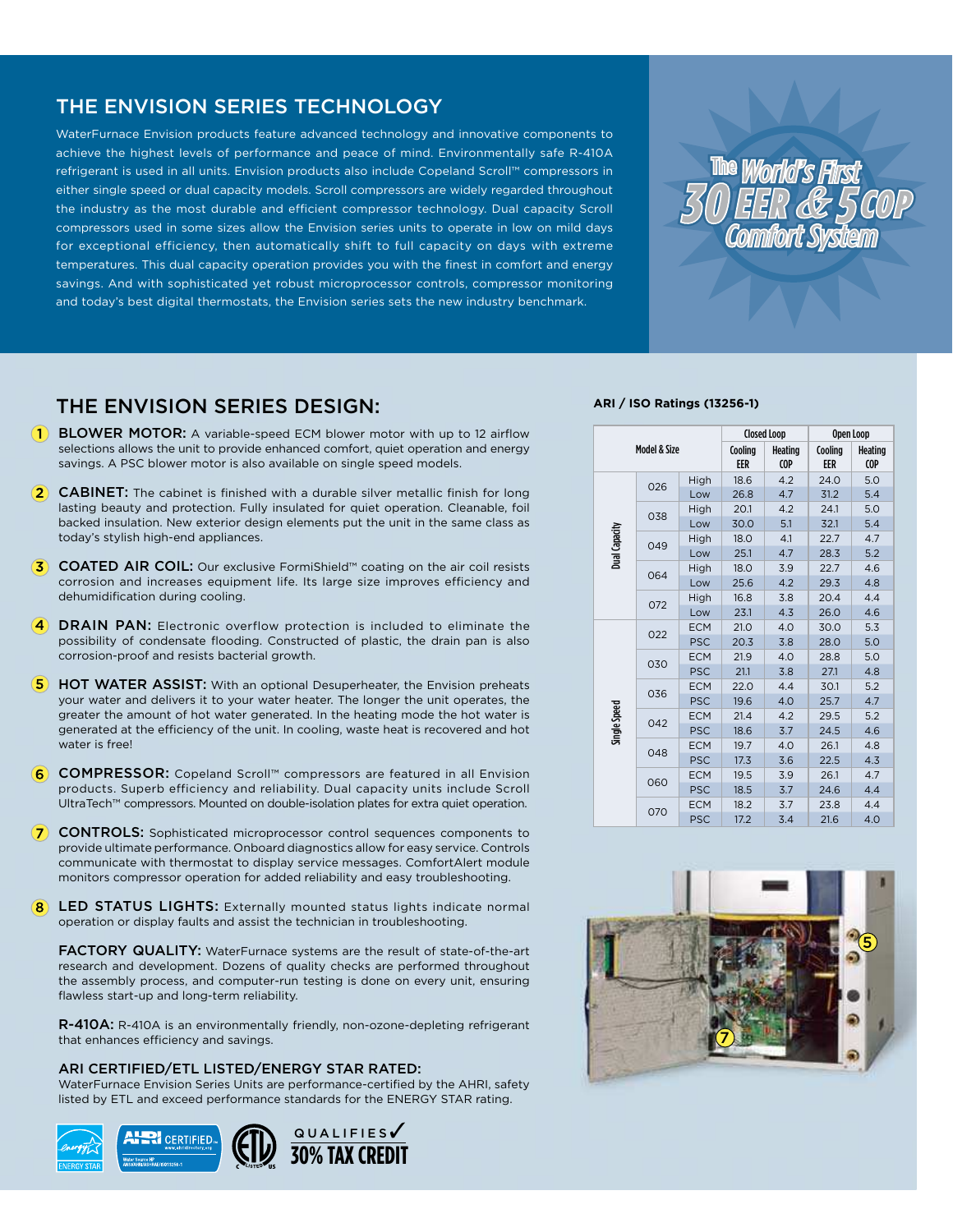### Protecting the **VIRONMENT** is our ...



The Envision by WaterFurnace sets new standards for efficiency and environmental friendliness. Because the system does not use natural gas or propane, there are no harmful emissions. It also helps to conserve precious resources that are rapidly depleting. And geothermal systems reduce our dependence on foreign oil products. In fact, geothermal systems have been recognized by the EPA and the Dept. of Energy as the most environmentally-friendly heating and cooling technology available today. So you can take comfort in knowing that your Envision works in harmony with nature while saving you money.

#### COMPARE THE PERFORMANCE

The WaterFurnace Envision series can dramatically reduce your annual costs for heating, cooling and hot water by as much as 70% per year. No other gas furnace, air conditioner or heat pump comes close to the Envision's efficiency. With continuous and dramatic increases in the cost of fossil fuels like natural gas, propane and fuel oil, the savings possibilities are even greater in the future. Your WaterFurnace dealer can use a sophisticated software program to estimate the heating and cooling costs for your home based on square footage, construction style and climate.